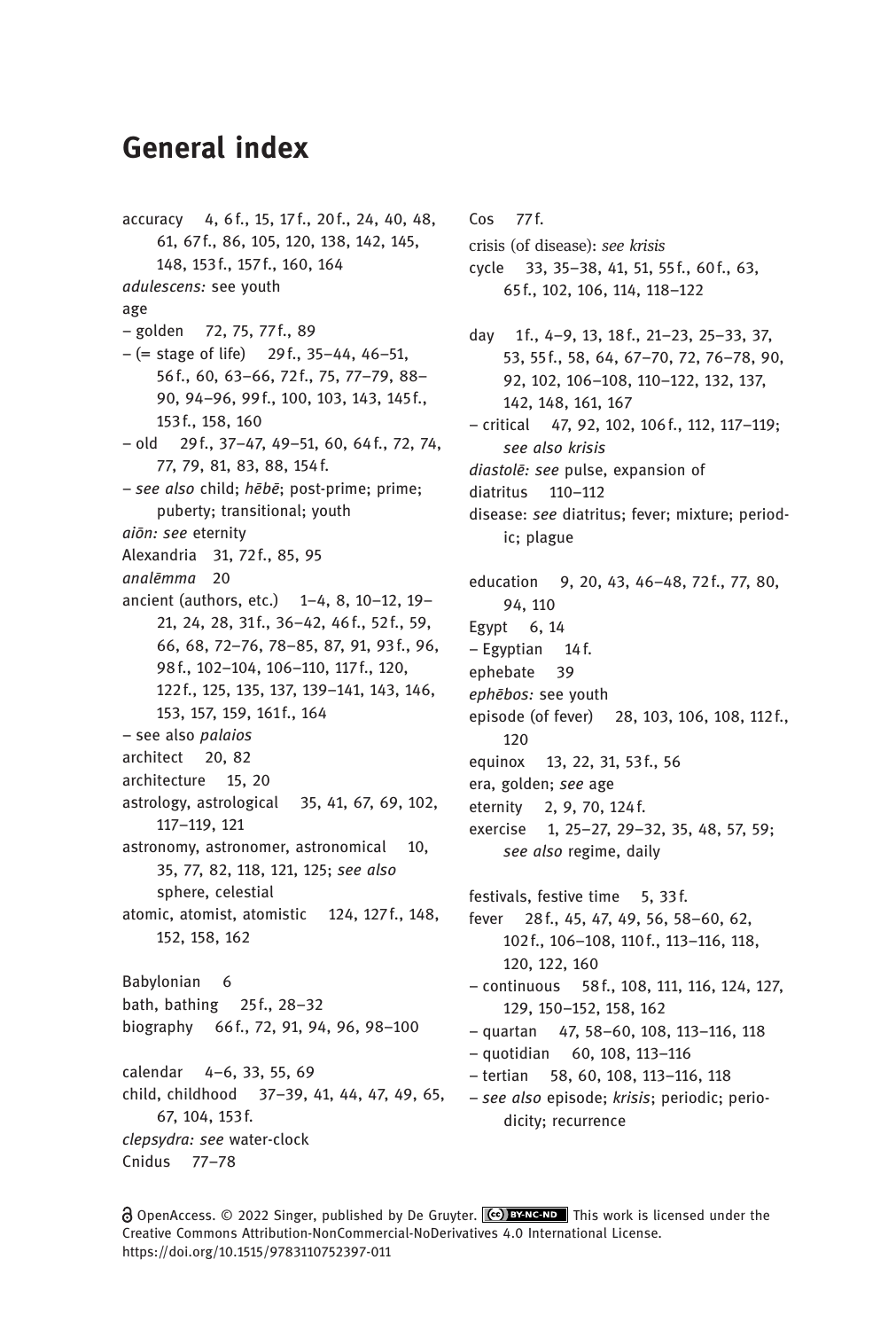fluid (humoral, of body) ; see also mixture 30, 36, 40f., 47, 51, 59 f., 62f., 75, 85, 108 future 69–71, 94, 98, 107, 124 gnomon 6, 10, 18–20, 151 gymnasium 4, 24 f., 29, 32 hebdomad 36, 41–44, 46f., 49, 52, 94, 168 hēbē 43, 45, 48 hōra: see hour; season horologium 1-3, 5f. hour 1–4, 6–13, 15, 17, 20–33, 67–70, 102, 110–116, 120f., 140  $-$  equinoctial 1, 9, 31f. – seasonal 1, 4, 6f., 9, 13, 23, 32f., 52, 58–61, 63 instant, ceasing 70, 127, 152 kairos 102-106, 111f. krisis 102–106, 111 lawcourt 1f., 4, 13f., 16f., 24, 26, 39f., 103, 106 legal: see lawcourt leisure 1, 4, 26, 31f. meirakion: see youth mental 33, 50, 69–71, 133–135, 145, 147– 149, 151, 157, 164 Mesopotamia 6 mixture (of body or fluids) 43, 49, 58, 119, 128, 145 – badly-mixed 119 – well-mixed 30, 119 modern 3, 9, 14, 19, 32, 41, 65, 68f., 76, 78, 82–84, 88f., 93, 96f., 101, 106, 108, 113, 117, 121, 135–137, 141, 147f., 161, 165  $-$  early 1, 4, 6 f., 15, 17, 36, 48, 52, 65, 79, 92, 94, 99f., 104–106, 117, 121, 126, 135, 143 – see also neōteros, neōteroi moment – transitional 37–39

– see also instant; present motion 6, 32, 52–54, 88, 118, 123–127, 129–136, 138, 140–142, 145–147, 149– 152, 155–158, 160, 162 music 77, 128, 143f., 148, 156f. – theory 8, 41, 43, 46, 75f., 79, 82f., 88, 102, 117–119, 121, 127f., 136, 141, 146, 152–154, 156, 158–160, 162 neaniskos: see youth Neoplatonist 125 neōteros, neōteroi 65, 74f., 77, 79–81, 83– 89, 97, 104, 112, 118, 120, 135, 147, 165 night 4, 6, 8, 13, 24, 27f., 31f., 54, 57, 64, 113, 167 paideia: see education palaios, palaioi (in Galen's construction of the past) 74 f., 77, 79, 81–89, 109 parapēgma 55 past 14, 69–72, 74f., 77, 81–83, 86, 89, 94, 97, 124, 127, 152 peira 102, 106, 111 Pergamum 9, 24, 61 periodic (disease, illness, fever) 7, 28, 61, 106–108, 113, 117f., 122 periodicity 29, 35, 109f., 118, 120, 122; see also recurrence periodization 75, 83, 85 f., 88, 97 philosopher 6, 17f., 37, 69, 76, 79, 82f., 86, 94, 152, 166 philosophy 9, 73, 76, 90, 92, 94, 99, 135 plague 51, 61, 96–98 Pompeii 9, 18 post-prime 46, 49f., 60, 103, 154 precision: see accuracy present (time or moment) 69–72, 74, 77– 79, 82, 90, 97, 124, 127, 152, 160, 164 prime (as stage of life) 37, 41, 43f., 46–50, 56, 60, 100, 103, 154 puberty 38, 40, 43–45, 48 pulse 27–29, 60–62, 83, 92, 107, 112, 123, 136–147, 149f., 152–155, 158–163, 168 – contraction of 136–138, 141–143, 149, 153–156 – expansion of 136–138, 141–143, 147, 149, 152–156